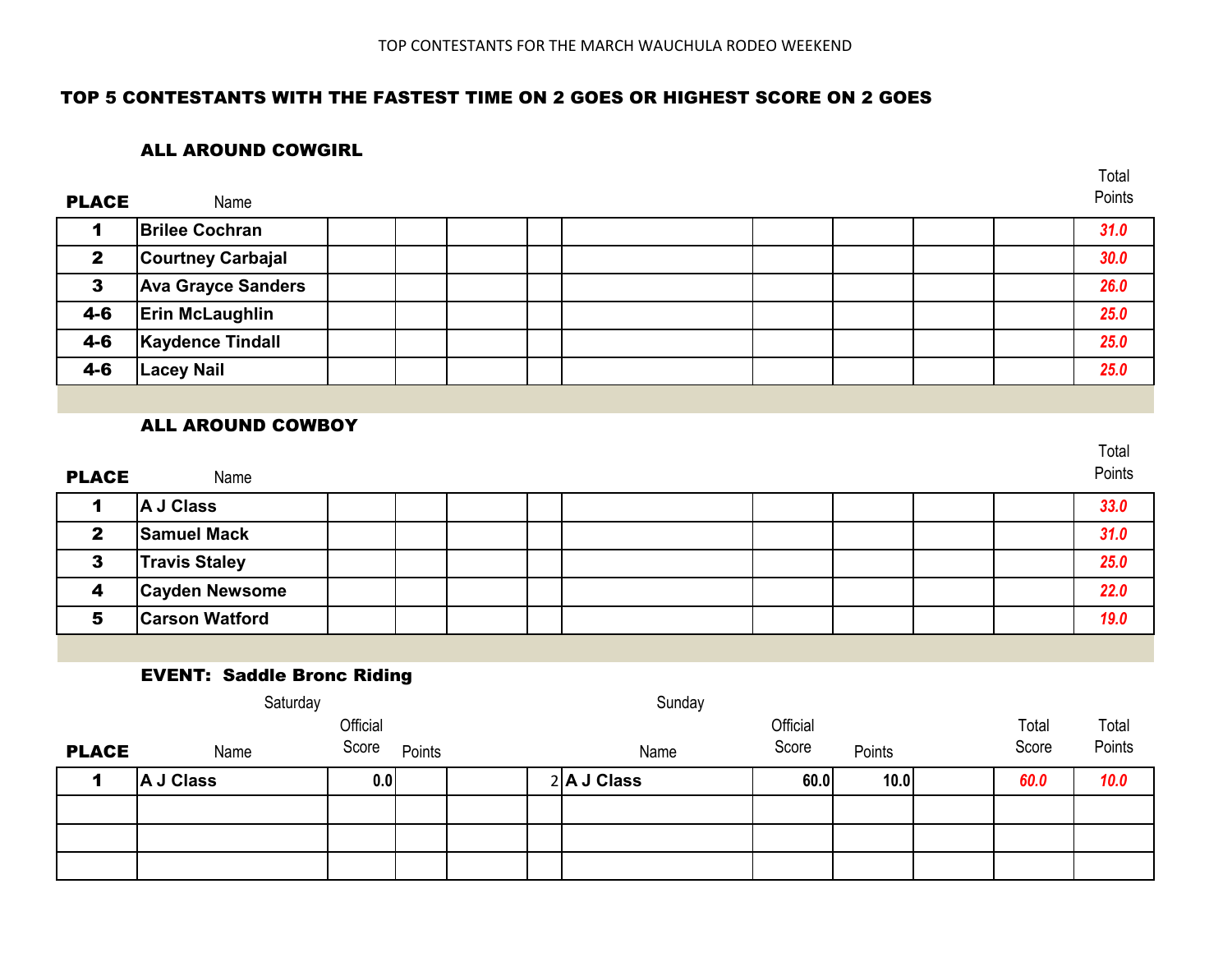#### TOP CONTESTANTS FOR THE MARCH WAUCHULA RODEO WEEKEND

# EVENT: Goat Tying

|              | Saturday                      |          |        | Sunday                        |          |        |  |       |        |
|--------------|-------------------------------|----------|--------|-------------------------------|----------|--------|--|-------|--------|
|              |                               | Official |        |                               | Official |        |  |       |        |
| <b>PLACE</b> | Name                          | Time     | Points | Name                          | Time     | Points |  | Time  | Points |
|              | <b>Brilee Cochran</b>         | 7.91     | 10.0   | <b>Brilee Cochran</b>         | 8.61     | 5.0    |  | 16.52 | 15.0   |
| $\mathbf{2}$ | <b>Kaydence Tindall</b>       | 8.56     | 9.0    | <b>Kaydence Tindall</b>       | 8.53     | 7.0    |  | 17.09 | 16.0   |
| 3            | <b>Courtney Grace Stalvey</b> | 8.63     | 8.0    | <b>Courtney Grace Stalvey</b> | 8.58     | 6.0    |  | 17.21 | 14.0   |
| 4            | <b>Erin McLaughlin</b>        | 9.47     | 5.0    | <b>Erin McLaughlin</b>        | 7.86     | 9.0    |  | 17.33 | 14.0   |
| 5            | <b>Kaelin Hegarty</b>         | 8.80     | 7.0    | <b>Kaelin Hegarty</b>         | 8.72     | 4.0    |  | 17.52 | 11.0   |
|              |                               |          |        |                               |          |        |  |       |        |

## EVENT: Steer Wrestling

|              | Saturday           |                  |        | Sunday        |                  |        |               |                 |
|--------------|--------------------|------------------|--------|---------------|------------------|--------|---------------|-----------------|
| <b>PLACE</b> | Name               | Official<br>Time | Points | Name          | Official<br>Time | Points | Total<br>Time | Total<br>Points |
|              | A J Class          | 24.16            | 9.0    | 9 A J Class   | 15.89            | 10.0   | 40.05         | 19.0            |
| $\mathbf{2}$ | <b>Tripp Brown</b> | 13.61            | 10.0   | 8 Tripp Brown | 120.00           |        | 133.61        | 10.0            |
|              |                    |                  |        |               |                  |        |               |                 |
|              |                    |                  |        |               |                  |        |               |                 |
|              |                    |                  |        |               |                  |        |               |                 |

# EVENT: Breakaway Calf Roping

|              | Saturday               |      |          |                        | Sunday |                   |                  |       |      |        |
|--------------|------------------------|------|----------|------------------------|--------|-------------------|------------------|-------|------|--------|
|              |                        |      | Official |                        |        |                   |                  | Total |      |        |
| <b>PLACE</b> | Name                   | Time | Points   | Name                   | Time   |                   | Points           |       | Time | Points |
|              | Tannah Williams        | 2.58 | 10.0     | <b>Tannah Williams</b> |        | 2.92              | 8.0              |       | 5.50 | 18.0   |
| $\mathbf{2}$ | <b>Lacey Nail</b>      | 3.14 | 7.0      | <b>Lacey Nail</b>      |        | 2.71              | 10.0             |       | 5.84 | 17.0   |
| 3            | <b>Chancey Wright</b>  | 3.83 | 5.0      | <b>Chancey Wright</b>  |        | 3.38 <sub>l</sub> | 4.0              |       | 7.21 | 9.0    |
| 4            | <b>Erin McLaughlin</b> | 4.08 | 4.0      | <b>Erin McLaughlin</b> |        | 3.21              | 5.0              |       | 7.28 | 9.0    |
| 5            | <b>Kaelin Hegarty</b>  | 3.12 | 8.0      | <b>Kaelin Hegarty</b>  |        | 5.05              | 1.0 <sub>l</sub> |       | 8.17 | 9.0    |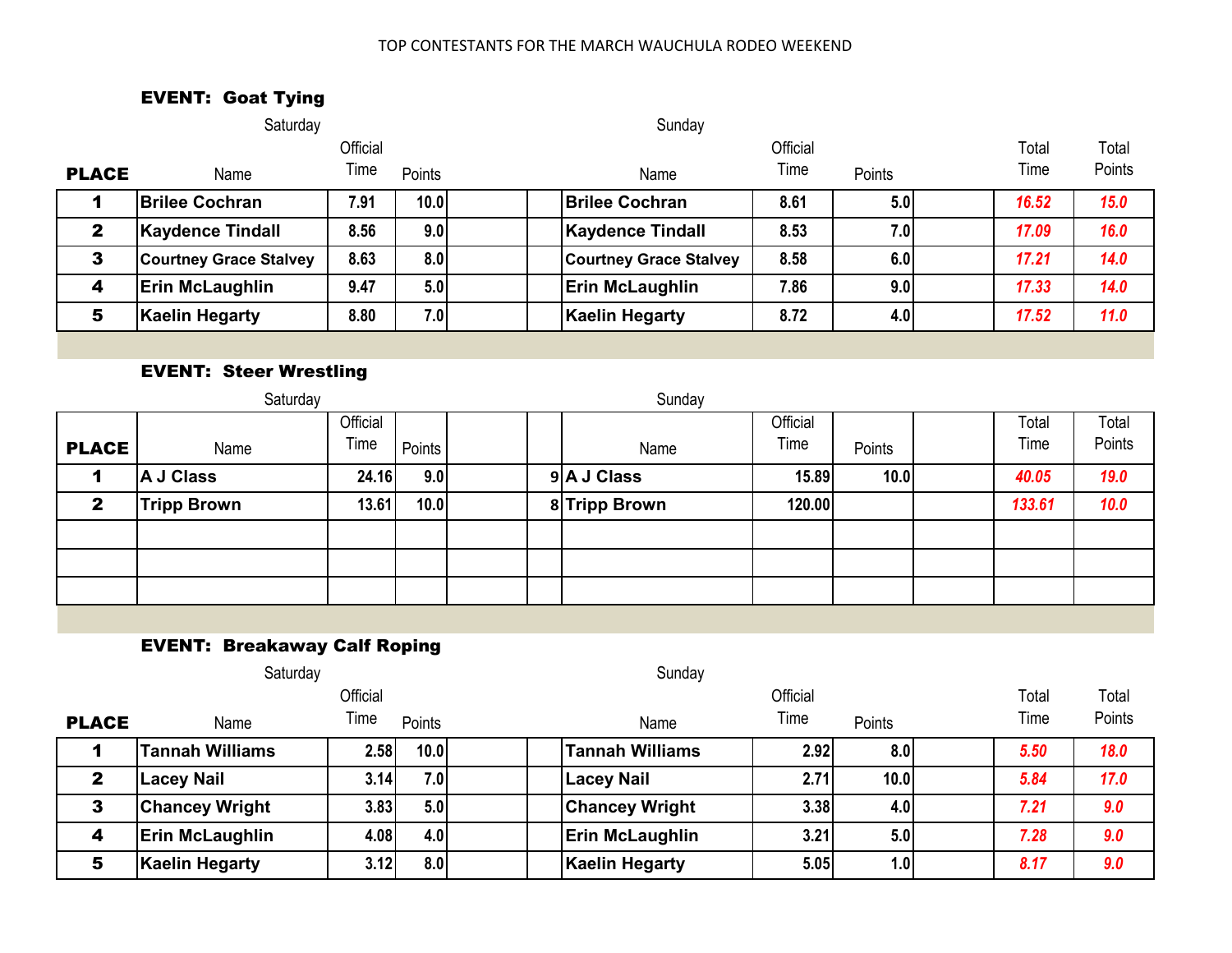#### TOP CONTESTANTS FOR THE MARCH WAUCHULA RODEO WEEKEND

## EVENT: Tie-Down Calf Roping

|                             | Saturday                            |          |        | Sunday                    |          |        |  |        |        |  |  |
|-----------------------------|-------------------------------------|----------|--------|---------------------------|----------|--------|--|--------|--------|--|--|
|                             |                                     | Official |        |                           | Official |        |  | Total  | Total  |  |  |
| <b>PLACE</b>                | Name                                | Time     | Points | Name                      | Time     | Points |  | Time   | Points |  |  |
| 1                           | <b>Carson Watford</b>               | 9.07     | 9.0    | <b>Carson Watford</b>     | 7.97     | 10.0   |  | 17.04  | 19.0   |  |  |
| $\mathbf{2}$                | <b>Travis Staley</b>                | 8.55     | 10.0   | <b>Travis Staley</b>      | 9.41     | 7.0    |  | 17.96  | 17.0   |  |  |
| $\mathbf{3}$                | <b>Samuel Mack</b>                  | 11.31    | 4.0    | <b>Samuel Mack</b>        | 9.11     | 8.0    |  | 20.42  | 12.0   |  |  |
| $\overline{\mathbf{4}}$     | <b>Cross Fulford</b>                | 9.82     | 6.0    | <b>Cross Fulford</b>      | 11.35    | 4.0    |  | 21.17  | 10.0   |  |  |
| 5                           | <b>Kaleb Bedsole</b>                | 11.82    | 3.0    | <b>Kaleb Bedsole</b>      | 9.48     | 6.0    |  | 21.30  | 9.0    |  |  |
|                             |                                     |          |        |                           |          |        |  |        |        |  |  |
| <b>EVENT: Barrel Racing</b> |                                     |          |        |                           |          |        |  |        |        |  |  |
|                             | Saturday                            |          |        | Sunday                    |          |        |  |        |        |  |  |
|                             |                                     | Official |        |                           | Official |        |  | Total  | Total  |  |  |
| <b>PLACE</b>                | Name                                | Time     | Points | Name                      | Time     | Points |  | Time   | Points |  |  |
| 1                           | <b>Ava Grayce Sanders</b>           | 14.978   | 10.0   | <b>Ava Grayce Sanders</b> | 15.265   | 10.0   |  | 30.243 | 20.0   |  |  |
| $\mathbf{2}$                | Kali Holt                           | 15.025   | 9.0    | <b>Kali Holt</b>          | 15.560   | 7.0    |  | 30.585 | 16.0   |  |  |
| $\mathbf{3}$                | <b>Brilee Cochran</b>               | 15.424   | 8.0    | <b>Brilee Cochran</b>     | 15.451   | 8.0    |  | 30.875 | 16.0   |  |  |
| 4                           | <b>Casey Oliver</b>                 | 15.606   | 5.0    | <b>Casey Oliver</b>       | 15.642   | 6.0    |  | 31.248 | 11.0   |  |  |
| 5                           | <b>Kylie Perra</b>                  | 15.483   | 7.0    | <b>Kylie Perra</b>        | 15,807   | 4.0    |  | 31.290 | 11.0   |  |  |
|                             |                                     |          |        |                           |          |        |  |        |        |  |  |
|                             | <b>EVENT: Team Roping - Headers</b> |          |        |                           |          |        |  |        |        |  |  |
|                             | Saturday                            |          |        | Sunday                    |          |        |  |        |        |  |  |
|                             |                                     | Official |        |                           | Official |        |  | Total  | Total  |  |  |
| <b>PLACE</b>                | Name                                | Time     | Points | Name                      | Time     | Points |  | Time   | Points |  |  |
| 1                           | <b>Courtney Carbajal</b>            | 7.21     | 9.0    | <b>Courtney Carbajal</b>  | 8.05     | 10.0   |  | 15.26  | 19.0   |  |  |
| $\mathbf{2}$                | <b>Brodey Clemons</b>               | 9.79     | 6.0    | <b>Brodey Clemons</b>     | 13.67    | 6.0    |  | 23.46  | 12.0   |  |  |
| $\mathbf{3}$                | <b>Cayden Newsome</b>               | 6.64     | 10.0   | <b>Cayden Newsome</b>     | 16.84    | 5.0    |  | 23.48  | 15.0   |  |  |
| $\overline{\mathbf{4}}$     | <b>Cale Tous</b>                    | 8.62     | 7.0    | <b>Cale Tous</b>          | 18.74    | 4.0    |  | 27.35  | 11.0   |  |  |
| 5                           | <b>Trey Weekly</b>                  | 20.53    | 3.0    | <b>Trey Weekly</b>        | 11.28    | 7.0    |  | 31.81  | 10.0   |  |  |